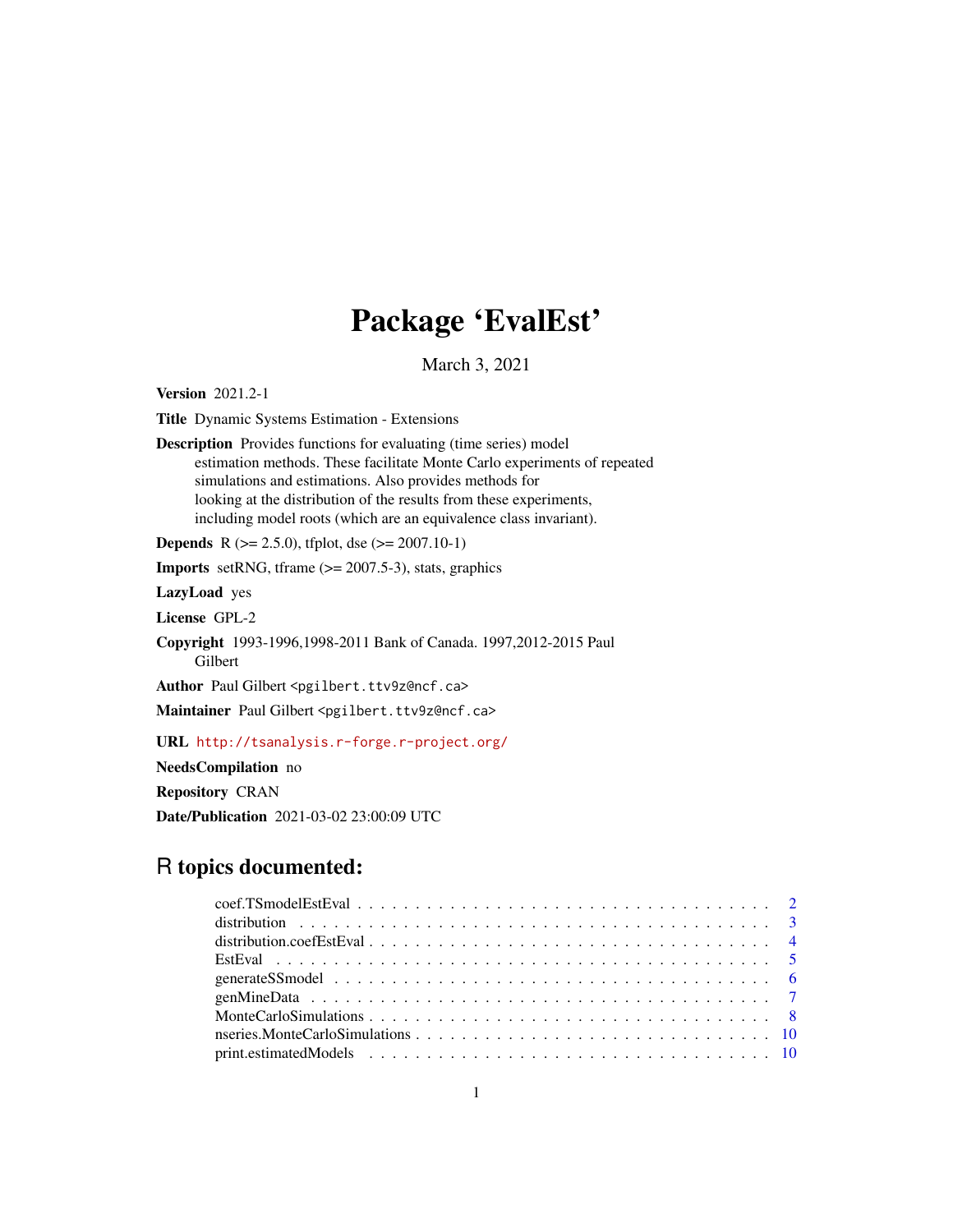#### <span id="page-1-0"></span>2 coef.TSmodelEstEval

| Index |  |
|-------|--|
|       |  |
|       |  |
|       |  |
|       |  |
|       |  |
|       |  |
|       |  |
|       |  |
|       |  |
|       |  |

coef.TSmodelEstEval *Specific Methods for coef*

#### Description

See the generic function description.

#### Usage

```
## S3 method for class 'TSmodelEstEval'
coef(object, criterion.args=NULL, ...)
    ## S3 method for class 'TSestModelEstEval'
coef(object, criterion.args=NULL, ...)
```
#### Arguments

| obiect   | an object (model) from which to extract coefficients (parameters).                  |
|----------|-------------------------------------------------------------------------------------|
|          | criterion, args arguments to be passed to this method when it is called by EstEval. |
| $\cdots$ | (further arguments, currently disregarded).                                         |

#### Details

The methods \*\*\*.ee are intended mainly to be called from EstEval as criterion for evaluating an estimation method. See coef.

#### See Also

[EstEval](#page-4-1) [coef](#page-0-0)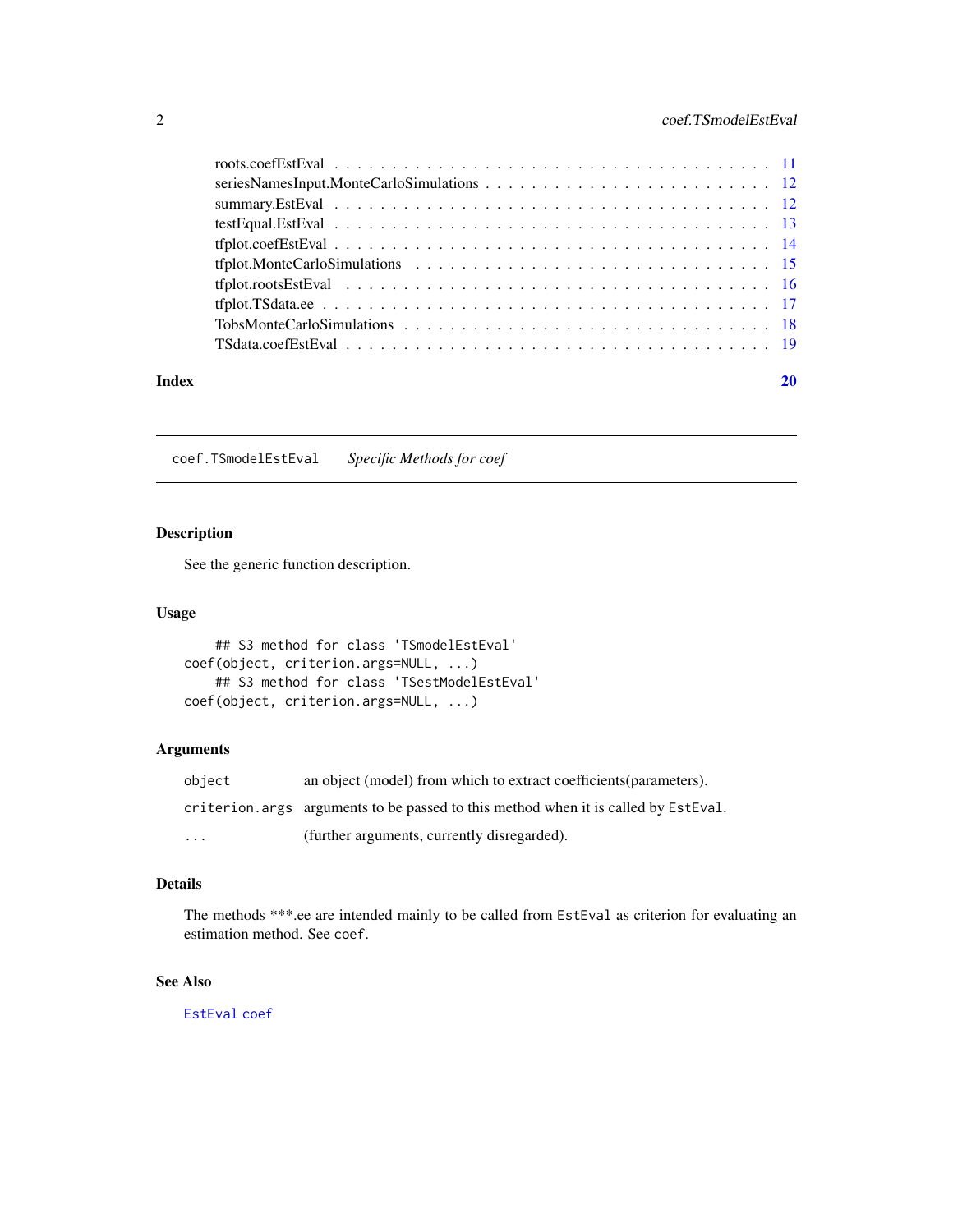<span id="page-2-1"></span><span id="page-2-0"></span>

#### <span id="page-2-2"></span>Description

Generate distribution plots of Monte Carlo simulations.

#### Usage

```
distribution(obj, ...)
     ## S3 method for class 'TSdata'
distribution(obj, ..., bandwidth=0.2,
             select.inputs = seq(length= nseriesInput(obj)),
             select.outputs= seq(length=nseriesOutput(obj)))
     ## Default S3 method:
distribution(obj, ..., bandwidth=0.2, series=NULL)
    ## S3 method for class 'MonteCarloSimulations'
distribution(obj,
       series=seq(dim(obj$simulations)[2]),
       x.sections=TRUE, periods=1:3, graphs.per.page=5, ...)
```
#### Arguments

| obj             | The result of MonteCarloSimulations.                                                                                                                                                                                                          |
|-----------------|-----------------------------------------------------------------------------------------------------------------------------------------------------------------------------------------------------------------------------------------------|
| bandwidth       | passed to density or ksmooth.                                                                                                                                                                                                                 |
| series          | The series which should be plotted. The default gives all series.                                                                                                                                                                             |
| select.inputs   | series to be plotted. (passed to selectSeries)                                                                                                                                                                                                |
| select.outputs  | series to be plotted. (passed to select Series)                                                                                                                                                                                               |
| x.sections      | If TRUE then kernel density estimates are plotted for periods indicated by pe-<br>riods. If FALSE then a time series plots of the mean and estimates 1 and 2<br>standard deviations from the mean. Periods is ignored if x sections is FALSE. |
| periods         | The periods at which the distribution should be calculated and plotted. The<br>default gives the first three.                                                                                                                                 |
| graphs.per.page |                                                                                                                                                                                                                                               |
|                 | integer indicating number of graphs to place on a page.                                                                                                                                                                                       |
| $\cdots$        | (further arguments, currently disregarded).                                                                                                                                                                                                   |
| select          | integer vector indicating roots to be plotted. If select is not NULL then roots<br>are sorted by magnitude and only the indicated roots are plotted. For example,<br>select= $c(1,2)$ will plot only the two largest roots.                   |

#### Details

Kernel estimates of the densities (series by series, not joint densities) are estimated using ksmooth (if available) or density (if available) to produces density plots. Output graphics can be paused between pages by setting par(ask=TRUE).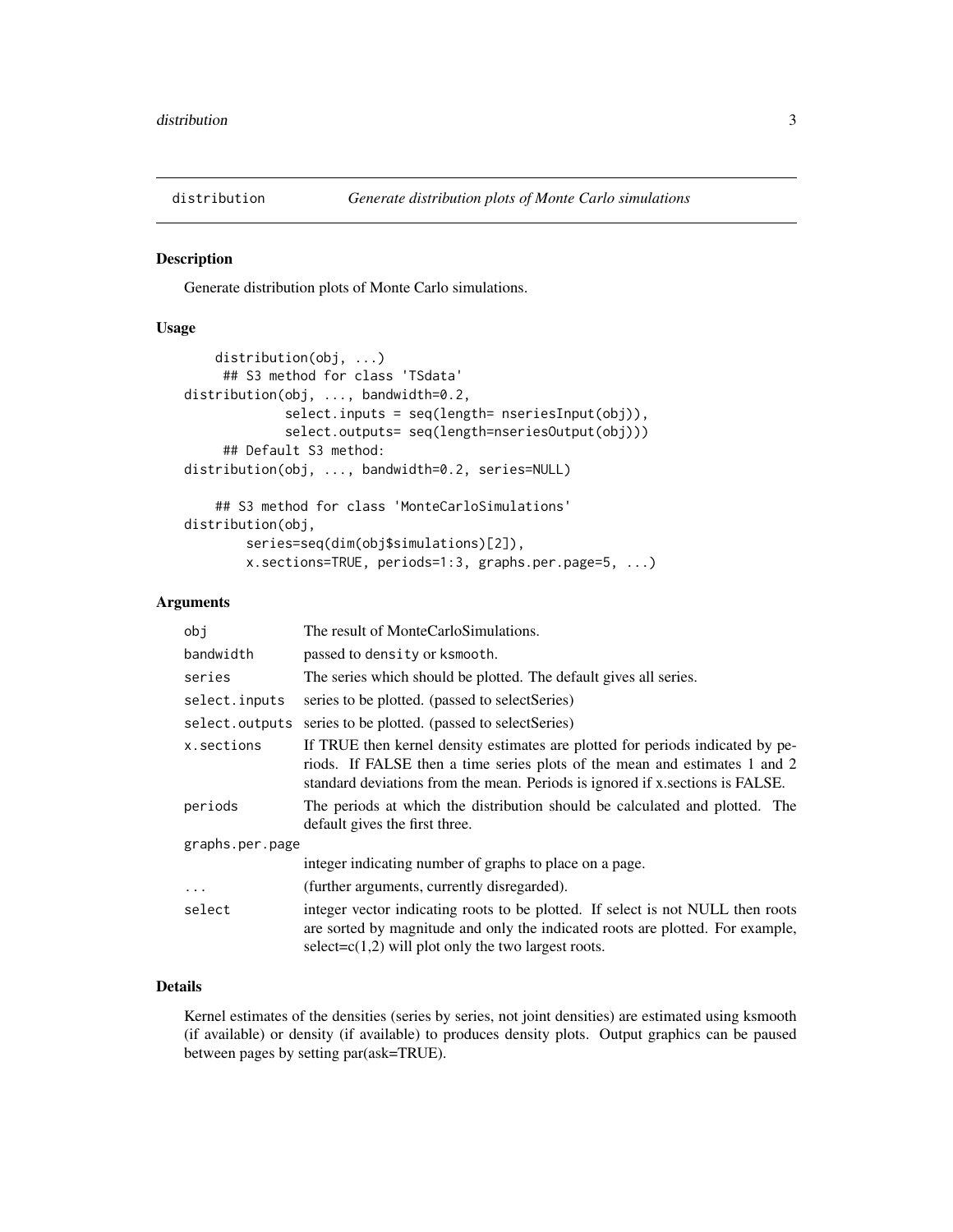#### <span id="page-3-0"></span>Value

None

#### See Also

[tfplot.MonteCarloSimulations](#page-14-1)

#### Examples

```
data("eg1.DSE.data.diff", package="dse")
model <- estVARXls(eg1.DSE.data.diff)
z <- MonteCarloSimulations(model)
distribution(z)
```
distribution.coefEstEval

*Plot distribution of estimates*

#### Description

Plot distribution of estimates.

#### Usage

```
## S3 method for class 'coefEstEval'
distribution(obj, ..., Sort=FALSE, bandwidth=0.2,
graphs.per.page=5)
     ## S3 method for class 'rootsEstEval'
distribution(obj, ..., mod=TRUE, invert=FALSE, Sort=FALSE,
        bandwidth=0.2, select=NULL)
```

| obj             | an object as returned by EstEval.                                                                                                                                                                                           |  |
|-----------------|-----------------------------------------------------------------------------------------------------------------------------------------------------------------------------------------------------------------------------|--|
| Sort            | if Sort is true then sort is applied. This helps (a bit) with estimation methods like<br>black box which may not return parameters of the same length or in the same<br>order.                                              |  |
| bandwidth       | passed to density or ksmooth.                                                                                                                                                                                               |  |
| graphs.per.page |                                                                                                                                                                                                                             |  |
|                 | integer indicating number of graphs to place on a page.                                                                                                                                                                     |  |
| $\cdots$        | other objects to be plotted (not working for some methods).                                                                                                                                                                 |  |
| invert          | logical indicating if the inverse of roots should be plotted                                                                                                                                                                |  |
| mod             | logical indicating if the modulus of roots should be plotted                                                                                                                                                                |  |
| select          | integer vector indicating roots to be plotted. If select is not NULL then roots<br>are sorted by magnitude and only the indicated roots are plotted. For example,<br>select= $c(1,2)$ will plot only the two largest roots. |  |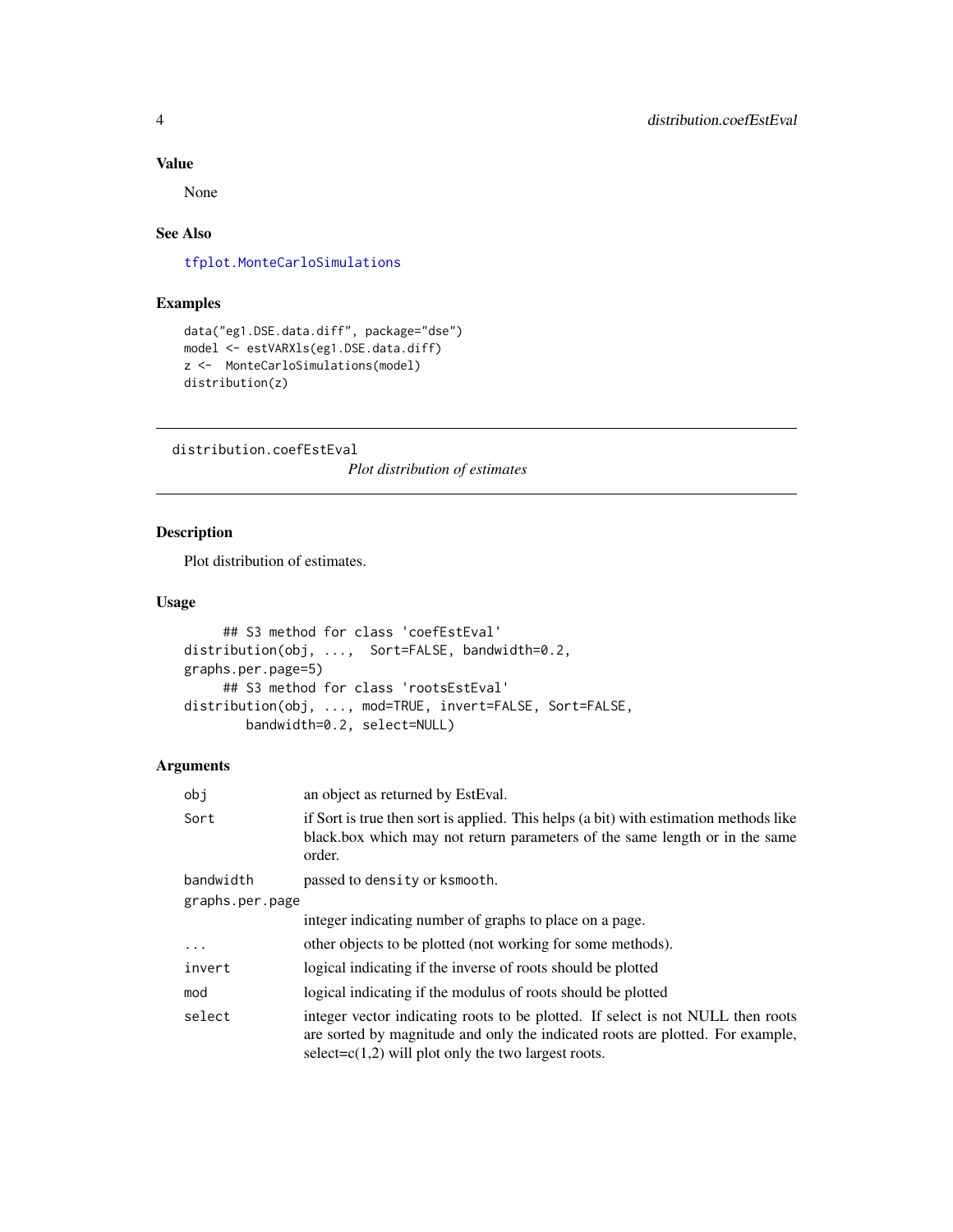#### <span id="page-4-0"></span>EstEval 5

#### Details

ksmooth is applied if available to get a smoothed estimate of the distribution of the estimates. If ksmooth is not available then density is applied if it is available.

#### Value

None

#### See Also

[EstEval](#page-4-1)

#### Examples

```
data("eg1.DSE.data.diff", package="dse")
model <- estVARXls(TSdata(output=outputData(eg1.DSE.data.diff)), max.lag=2)
# now use this as the true model
z <- EstEval(model,
   estimation="estVARXls", estimation.args=list(max.lag=2))
distribution(z)
tfplot(z)
```
<span id="page-4-1"></span>

#### EstEval *Evaluate an estimation method*

#### Description

Evaluate an estimation method.

#### Usage

```
EstEval(model, replications=100, rng=NULL, quiet=FALSE,
                   simulation.args=NULL,
                   estimation=NULL, estimation.args=NULL,
                   criterion ="coef", criterion.args =NULL)
```
#### is.EstEval(obj)

| model           | A TSmodel.                                                   |  |
|-----------------|--------------------------------------------------------------|--|
| replications    | The number of simulations.                                   |  |
| rng             | The RNG and starting seed.                                   |  |
| quiet           | If TRUE then no information is printed during estimation.    |  |
| simulation.args |                                                              |  |
|                 | A list of any arguments to pass to simulate.                 |  |
| estimation      | A character string indicating the estimation routine to use. |  |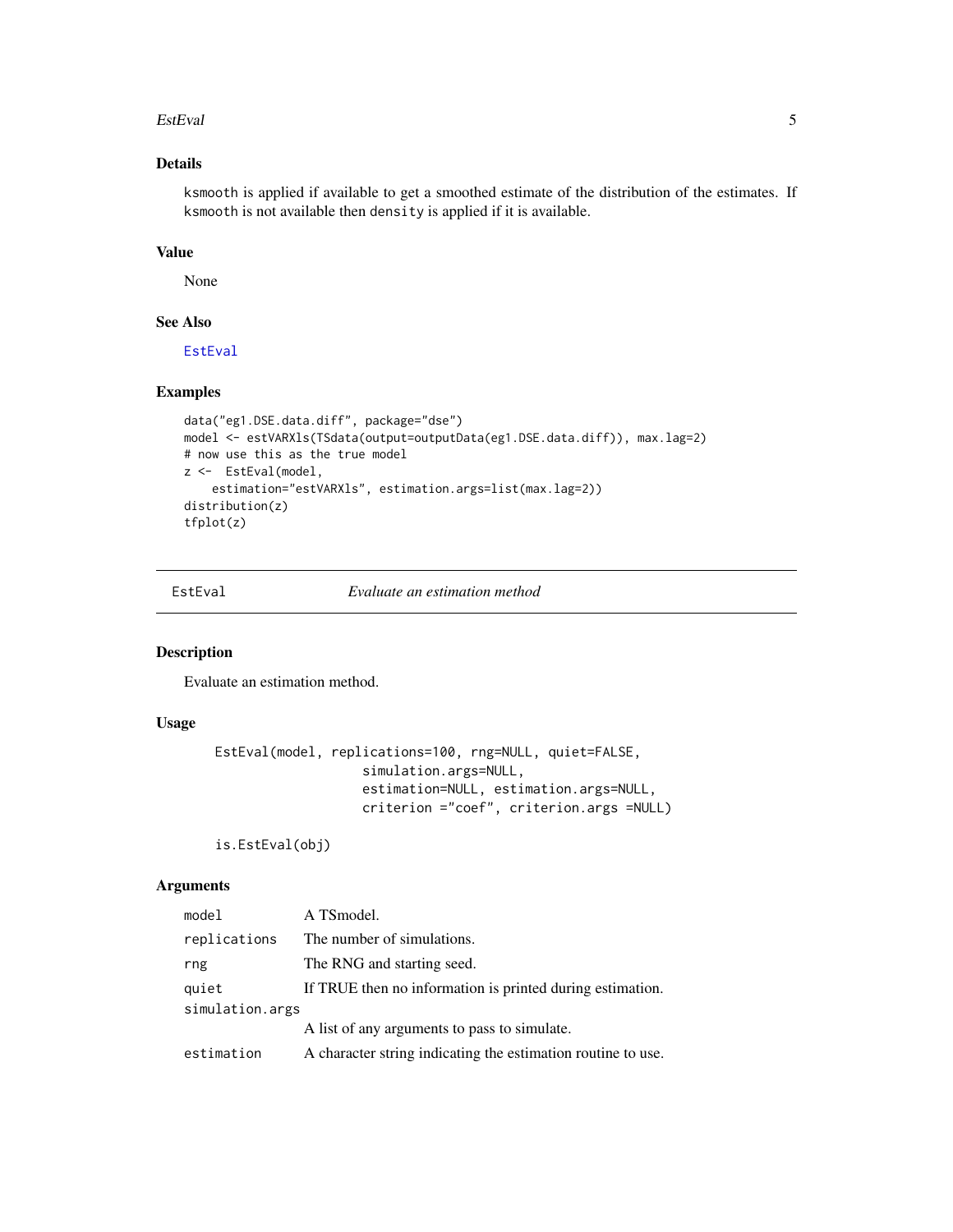<span id="page-5-0"></span>

| estimation.args |                                                                                                         |
|-----------------|---------------------------------------------------------------------------------------------------------|
|                 | A list of any arguments to pass to the estimation routine.                                              |
| criterion       | A function to apply to the results of estimation to extract the information which<br>is to be retained. |
|                 | criterion.args A list of any arguments to be passed to the criterion function.                          |
| obj             | an object.                                                                                              |

#### Details

estimation.args and criterion.args should be NULL if no args are needed. If model is an object of class 'EstEval' or 'simulation' then the model and the seed!!! are extracted so the evaluation will be based on the same generated sample. criterion can be 'coef','roots','TSmodel',or 'TSestModel'. With the default (coef) or with TSmodel the other criteria can be reconstructed (when the estimation method finds a known form for the model - which is not always the case, for example with estBlackBox methods). If criterion = 'roots' then criterion.args= list(verbose=FALSE) is advised.

#### Value

A list with element result of length replications, each element containing the results of criterion(estimation(simulate(model))). Other elements of the list contain information from the supplied arguments.

#### See Also

[simulate](#page-0-0) [MonteCarloSimulations](#page-7-1) [distribution](#page-2-1) [forecastCovWRTtrue](#page-0-0)

#### Examples

```
data("eg1.DSE.data.diff", package="dse")
model <- estVARXls(TSdata(output=outputData(eg1.DSE.data.diff)))
z <- EstEval(model,
   estimation="estVARXls", estimation.args=list(max.lag=2))
tfplot(z)
zz <- EstEval(model,
   estimation="estVARXls", estimation.args=list(max.lag=2),
   simulation.args=list(sampleT=50, sd=1.5))
is.EstEval(z)
```
generateSSmodel *Randomly generate a state space model*

#### Description

Randomly generate a state space model.

#### Usage

generateSSmodel(m,n,p, stable=FALSE)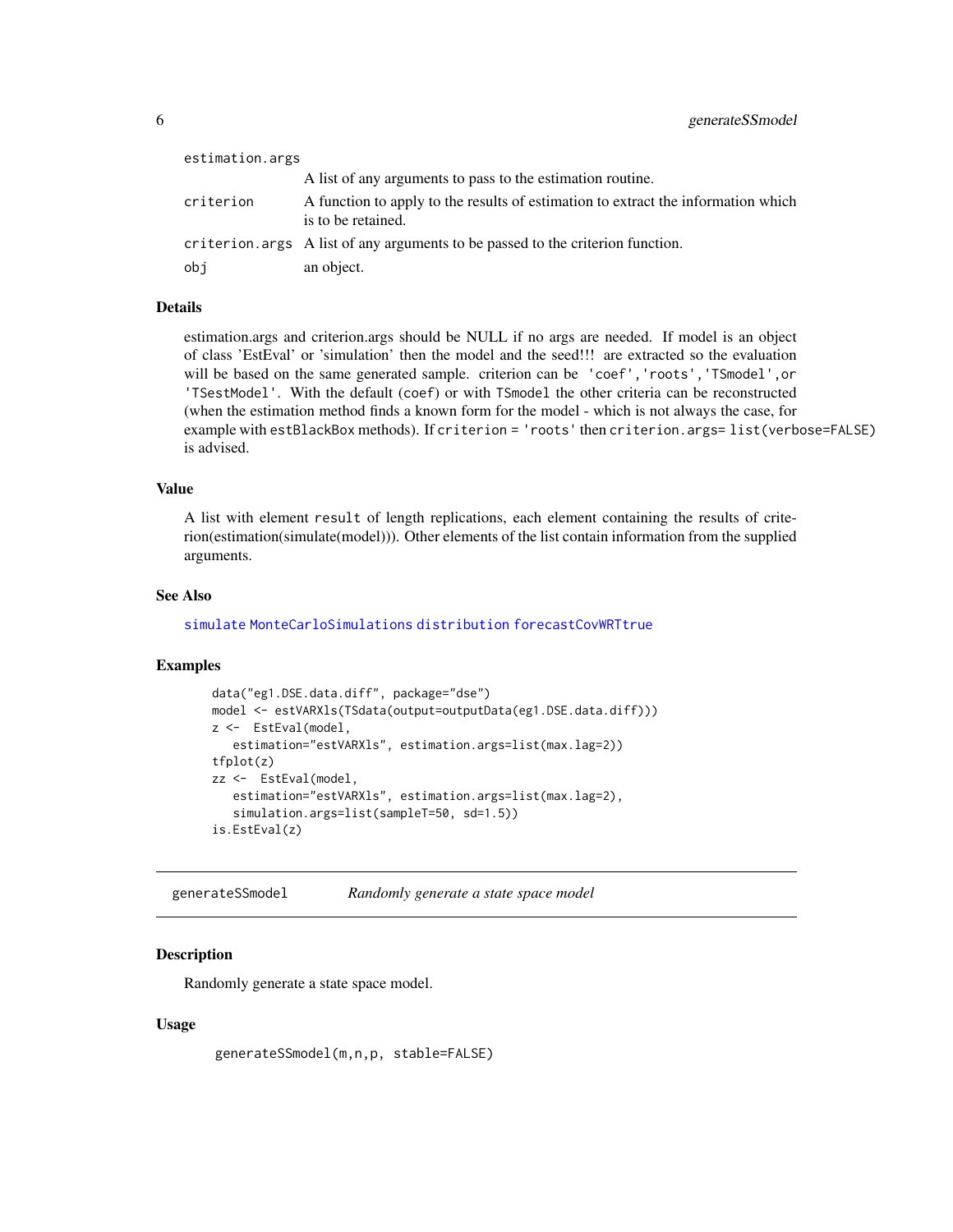#### <span id="page-6-0"></span>genMineData 7

#### Arguments

| n,m,p  | Input, state and output dimensions.                   |
|--------|-------------------------------------------------------|
| stable | TRUE or FALSE indicating if the model must be stable. |

#### Details

Randomly generate a state space model. If stable is true then the largest root will have magnitude less than 1.0.

#### Value

An SS TSmodel.

#### Examples

```
z <- generateSSmodel(2,3,1)
```
genMineData *Generate Data*

#### Description

Generate data for Monte Carlo experiments

#### Usage

```
genMineData(umodel, ymodel, uinput=NULL, sampleT=100,
 unoise=NULL, usd=1,ynoise=NULL, ysd=1, rng=NULL)
build.input.models(data, max.lag=NULL)
build.diagonal.model(multi.models)
```

| umode1       | Model for input data.                   |
|--------------|-----------------------------------------|
| ymodel       | Model for output data.                  |
| sampleT      | Number of periods of data to generate.  |
| unoise       | Input noise.                            |
| usd          | Standard deviation of input noise.      |
| ynoise       | Output noise.                           |
| ysd          | Standard deviation of output noise.     |
| rng          | RNG setting.                            |
| multi.models | A list of TSestModels.                  |
| data         | data from which to build models.        |
| max.lag      | number of lags in the estimated models. |
| uinput       | Input data to umodel.                   |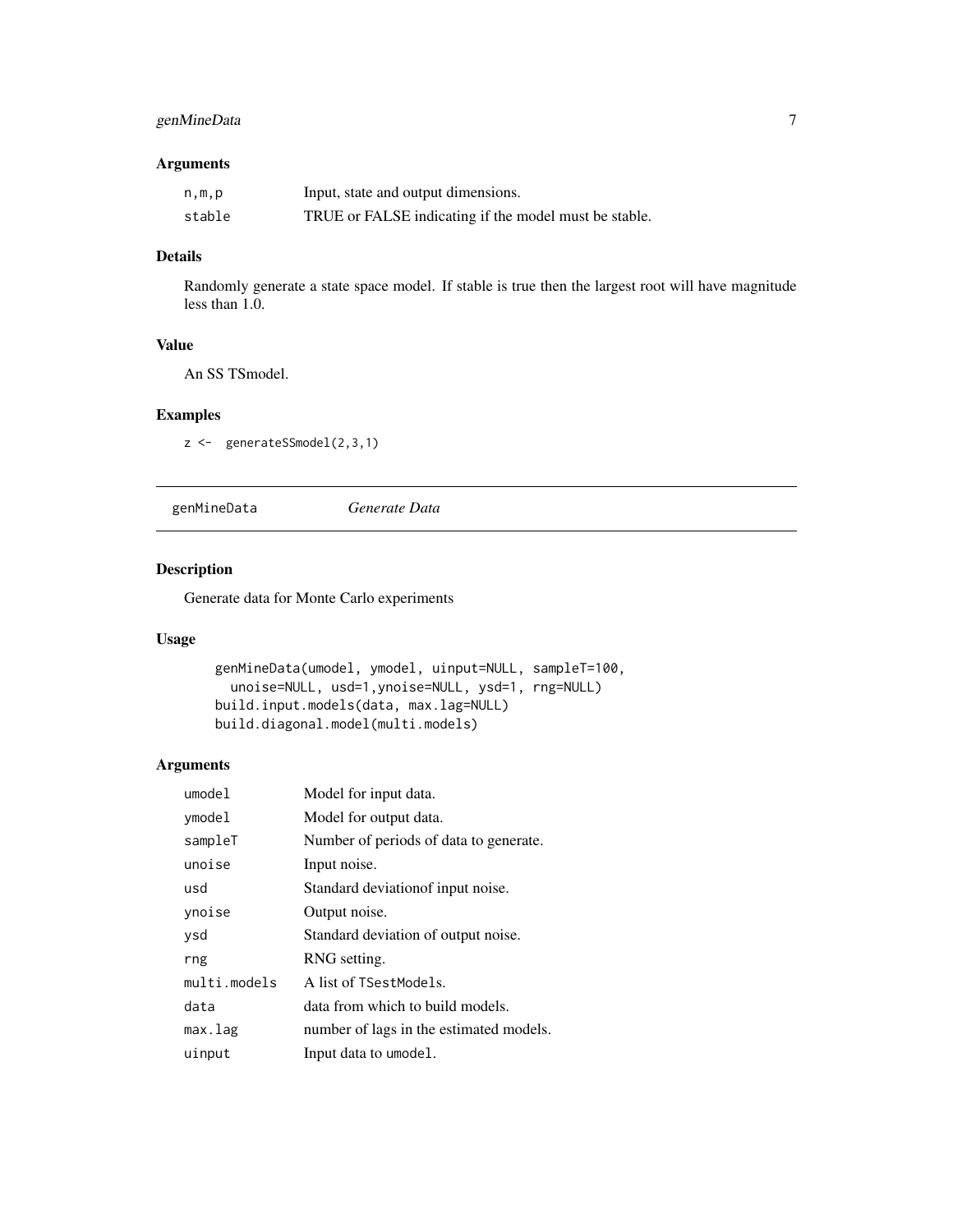#### Details

This function generates test data using specified models. umodel is used to generate data corresponding to input data and ymodel is used to generate data corresponding to output data. The result of umodel is used as input to ymodel so the input dimension of ymodel should be the output dimension of umodel. Typically the ymodel would be degenerate in some of the input variables so the effective inputs are a subset. If umodel requires input data it should be specified in uinput If noise is NULL then an normal noise will be generated by simulate. This will be iid  $N(0,I)$ . The RNG will be set first to rng if it is specified. If unoise or ynoise are specified they should be as expected by simulate for the specified umodel and ymodel.

genMineData uses build.input.models, which makes a list of univariate TSestModels, one for each series in inputData(data) estimated by estVARXls with max. lag lags. genMineData then uses build.diagonal.model which builds one diagonal model from a list of models returned by build.input.models. It uses the AR part only.

#### Value

A TSdata object.

#### See Also

[simulate](#page-0-0)

#### Examples

```
data("eg1.DSE.data.diff", package="dse")
umodel <- build.diagonal.model(
       build.input.models(eg1.DSE.data.diff, max.lag=2))
z <- TSdata(output=outputData(eg1.DSE.data.diff),
             input = inputData(eg1.DSE.data.diff))
ymodel <- TSmodel(estVARXls(z, max.lag=3))
sim.data <- genMineData(umodel, ymodel)
```
<span id="page-7-1"></span>MonteCarloSimulations *Generate simulations*

#### **Description**

Run multiple simulations

#### Usage

```
is.MonteCarloSimulations(obj)
    MonteCarloSimulations(model, simulation.args=NULL,
           replications=100, rng=NULL, quiet =FALSE, ...)
    ## Default S3 method:
MonteCarloSimulations(model, simulation.args = NULL,
  replications = 100, rng = NULL, quiet = FALSE, ...)
```
<span id="page-7-0"></span>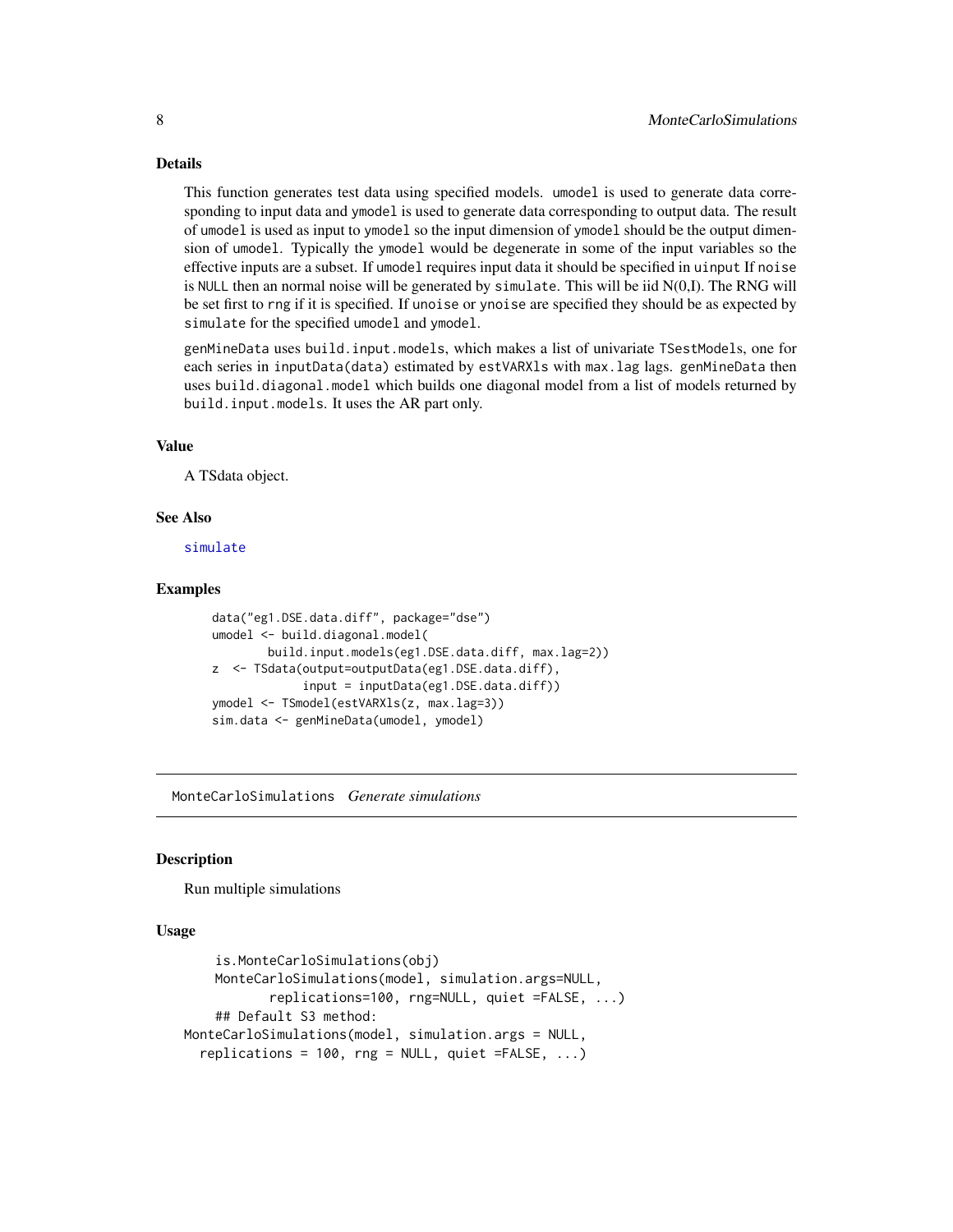#### <span id="page-8-0"></span>MonteCarloSimulations 9

```
## S3 method for class 'TSmodel'
MonteCarloSimulations(model, simulation.args=NULL,
          replications=100, rng=NULL, quiet=FALSE, ...)
    ## S3 method for class 'TSestModel'
MonteCarloSimulations(model, simulation.args=NULL,
           replications=100, rng=NULL, quiet=FALSE, ...)
    ## S3 method for class 'EstEval'
MonteCarloSimulations(model, simulation.args=NULL,
            replications=100, rng=getRNG(model), quiet=FALSE, ...)
    ## S3 method for class 'MonteCarloSimulations'
MonteCarloSimulations(model,
    simulation.args=NULL, replications=100, rng=getRNG(model), quiet=FALSE, ...)
```
#### Arguments

| model            | an object from which a model can be extracted. The model must have an asso-<br>ciated simulation method (e.g. a TSmodel). |
|------------------|---------------------------------------------------------------------------------------------------------------------------|
| simulation.args, |                                                                                                                           |
|                  | A list of arguments in addition to model which are passed to simulate.                                                    |
| replications     | The number of simulations.                                                                                                |
| rng              | The RNG and starting seed.                                                                                                |
| quiet            | logical indicating if printing and many warning messages should be suppressed.                                            |
| obj              | an object.                                                                                                                |
| $\cdots$         | arguments passed to other methods.                                                                                        |

#### Details

This function runs many simulations using simulate. Often it not be necessary to do this since the seed can be used to reproduce the sample and many functions for testing estimation methods, etc., will produce samples as they proceed. This function is useful for verification and for looking at the stochastic properties of the output of a model. If model is an object of class EstEval or simulation then the model and the seed!!! are extracted so the same sample will be generated. The default method expects the result of simulate(model) to be a matrix. There is a tfplot method (time series plots of the simulations) and a distribution method for the result. The latter plots kernel estimates of the distribution of the simulations at specified periods.

#### Value

A list of simulations.

#### See Also

[simulate](#page-0-0) [EstEval](#page-4-1) [distribution](#page-2-1) [forecastCovWRTtrue](#page-0-0)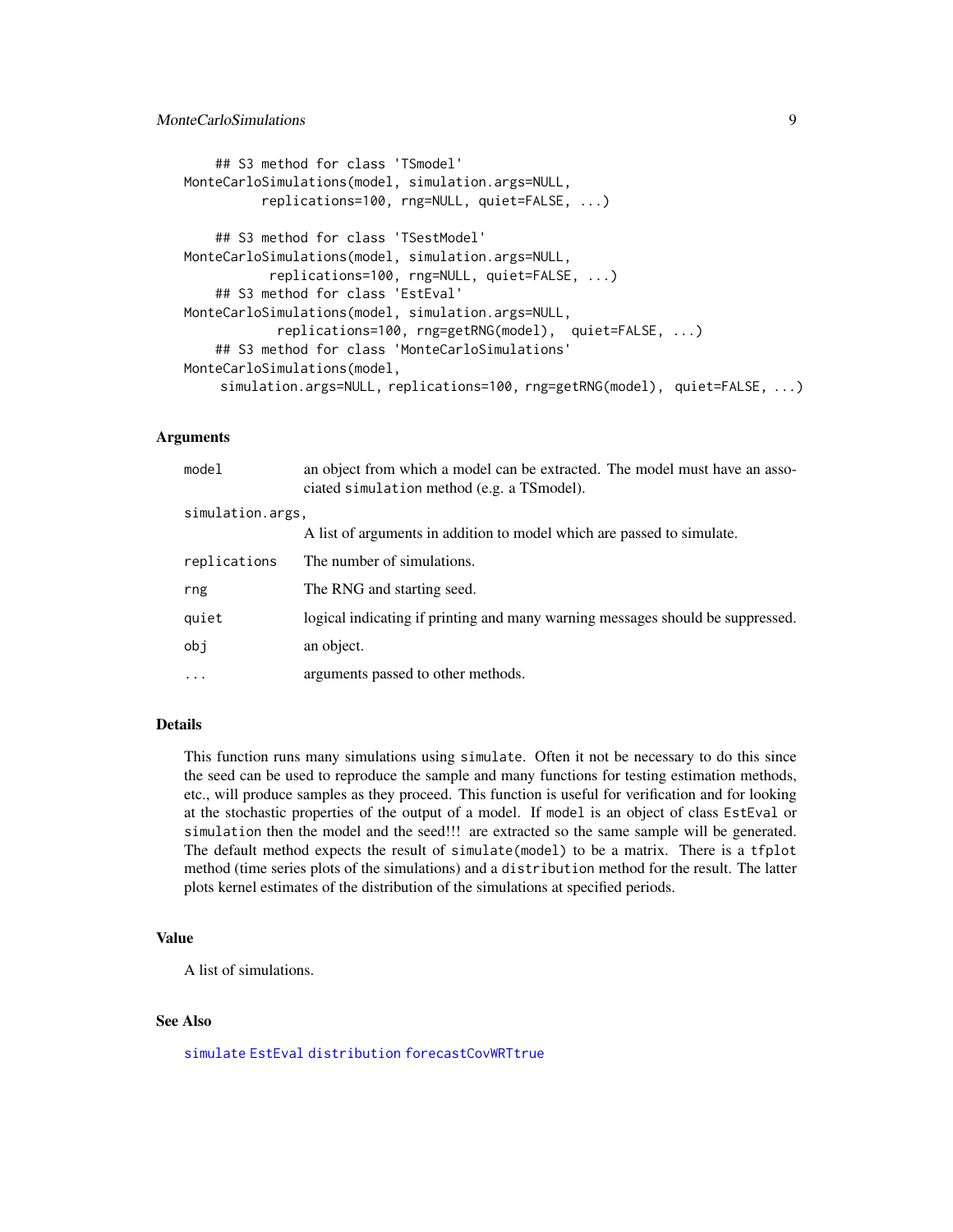#### <span id="page-9-0"></span>Examples

```
data("eg1.DSE.data.diff", package="dse")
model <- estVARXls(eg1.DSE.data.diff)
z <- MonteCarloSimulations(model, simulation.args=list(sampleT=100))
tfplot(z)
distribution(z)
```
nseries.MonteCarloSimulations

*Number of Series*

#### Description

Return the number of series.

#### Usage

```
## S3 method for class 'MonteCarloSimulations'
nseriesInput(x)
    ## S3 method for class 'MonteCarloSimulations'
nseriesOutput(x)
```
#### Arguments

x A featherForecasts object.

#### Details

See the generic method.

#### Value

An integer.

print.estimatedModels *Print Specific Methods*

#### Description

See the generic function description.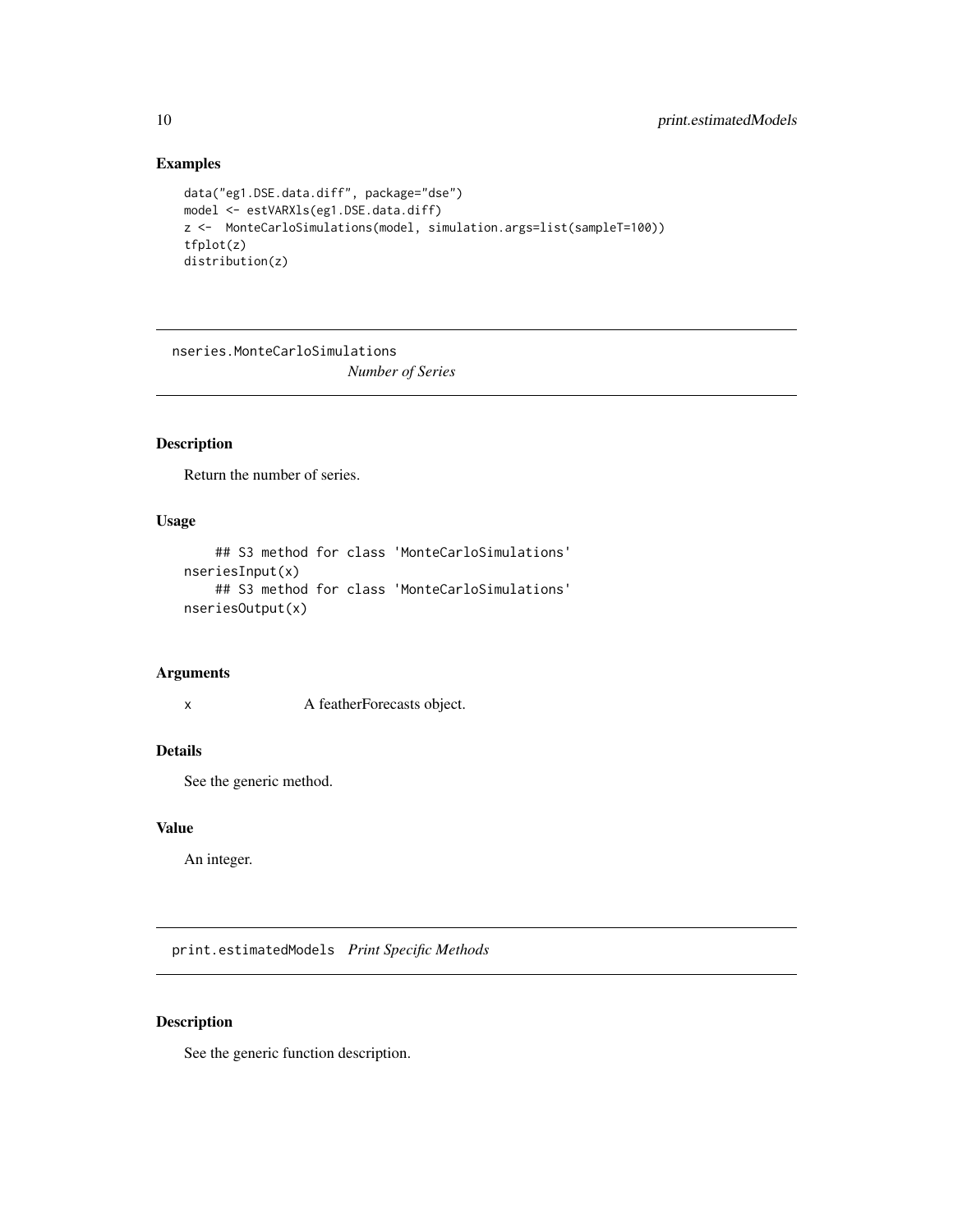#### <span id="page-10-0"></span>roots.coefEstEval 11

#### Usage

```
## S3 method for class 'EstEval'
print(x, digits=options()$digits, ...)
    ## S3 method for class 'MonteCarloSimulations'
print(x, digits=options()$digits, ...)
```
#### Arguments

|                         | an object to be printed.                                                                                                                           |
|-------------------------|----------------------------------------------------------------------------------------------------------------------------------------------------|
| digits                  | a non-null value is used to indicate the number of significant digits. If digits<br>is NULL then the value of digits specified by options is used. |
| $\cdot$ $\cdot$ $\cdot$ | (further arguments, currently disregarded).                                                                                                        |

#### See Also

[print](#page-0-0) [summary](#page-0-0)

roots.coefEstEval *Roots Specific Methods*

#### Description

See the generic function description.

#### Usage

```
## S3 method for class 'coefEstEval'
roots(obj, criterion.args=NULL, ...)
    ## S3 method for class 'rootsEstEval'
roots(obj, ...)
   ## S3 method for class 'TSestModelEstEval'
roots(obj, criterion.args=NULL, ...)
   ## S3 method for class 'TSmodelEstEval'
roots(obj, criterion.args=list(randomize = TRUE), ...)
```
#### Arguments

| obi     | an object from which roots are to be extracted or calculated and printed.           |
|---------|-------------------------------------------------------------------------------------|
|         | criterion. args arguments to be passed to this method when it is called by EstEval. |
| $\cdot$ | arguments to be passed to other methods.                                            |

#### Details

The methods \*\*\*.ee are intended mainly to be called from EstEval as criterion for evaluating an estimation method.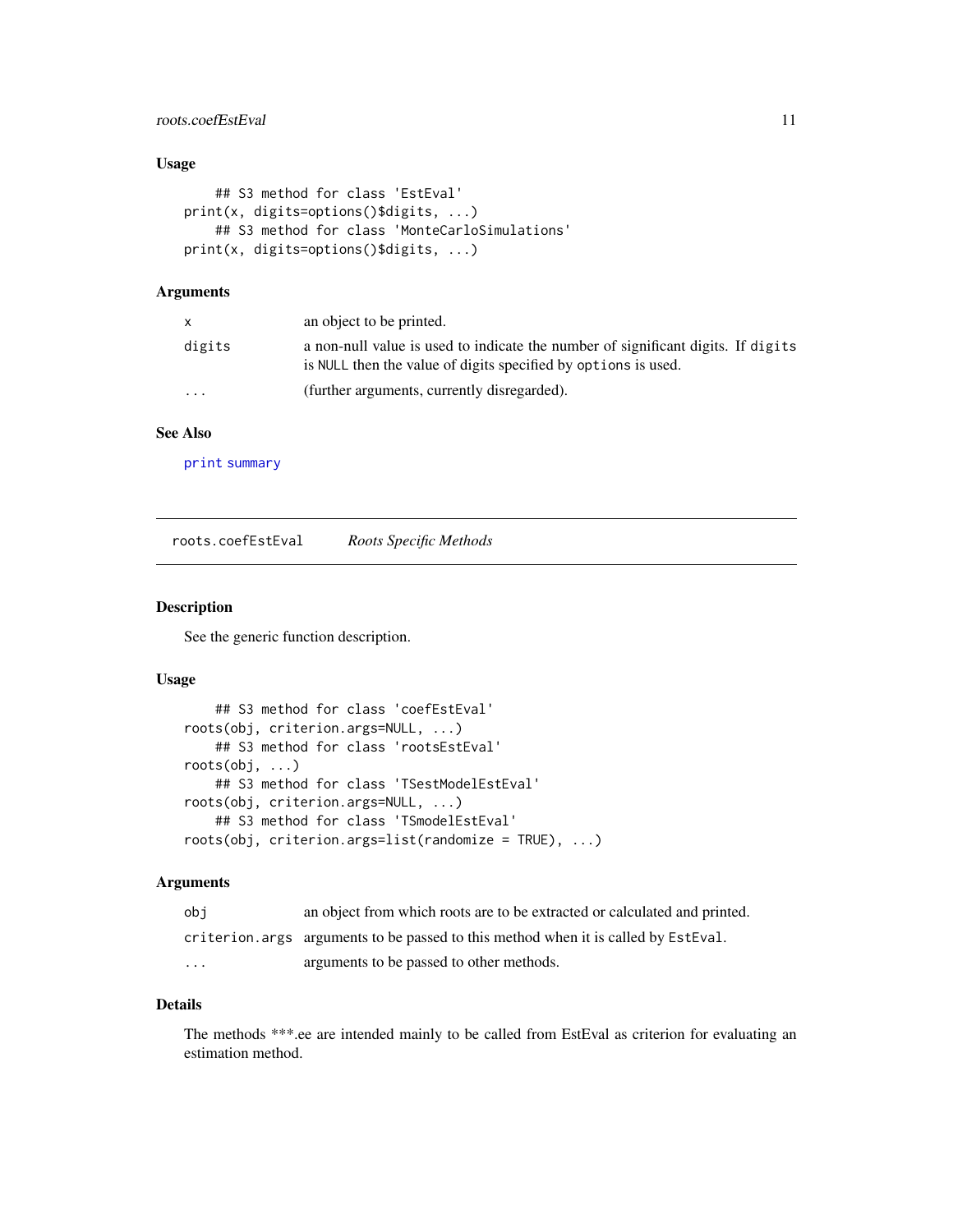#### <span id="page-11-0"></span>See Also

[roots](#page-0-0) [stability](#page-0-0) [EstEval](#page-4-1)

seriesNamesInput.MonteCarloSimulations *TS Input and Output Specific Methods*

#### Description

See the generic function description.

#### Usage

```
## S3 method for class 'MonteCarloSimulations'
seriesNamesInput(x)
    ## S3 method for class 'MonteCarloSimulations'
seriesNamesOutput(x)
```
#### Arguments

x an object from which to extract the names of the input or output series.

summary.EstEval *Summary Specific Methods*

#### Description

See the generic function description.

#### Usage

```
## S3 method for class 'TSestModelEstEval'
summary(object, ...)
   ## S3 method for class 'TSmodelEstEval'
summary(object, ...)
   ## S3 method for class 'EstEval'
summary(object, ...)
   ## S3 method for class 'MonteCarloSimulations'
summary(object, series=NULL, periods=1:3, ...)
   ## S3 method for class 'coefEstEval'
summary(object, verbose=TRUE, ...)
   ## S3 method for class 'rootsEstEval'
summary(object, verbose=TRUE, ...)
```
## S3 method for class 'summary.TSestModelEstEval'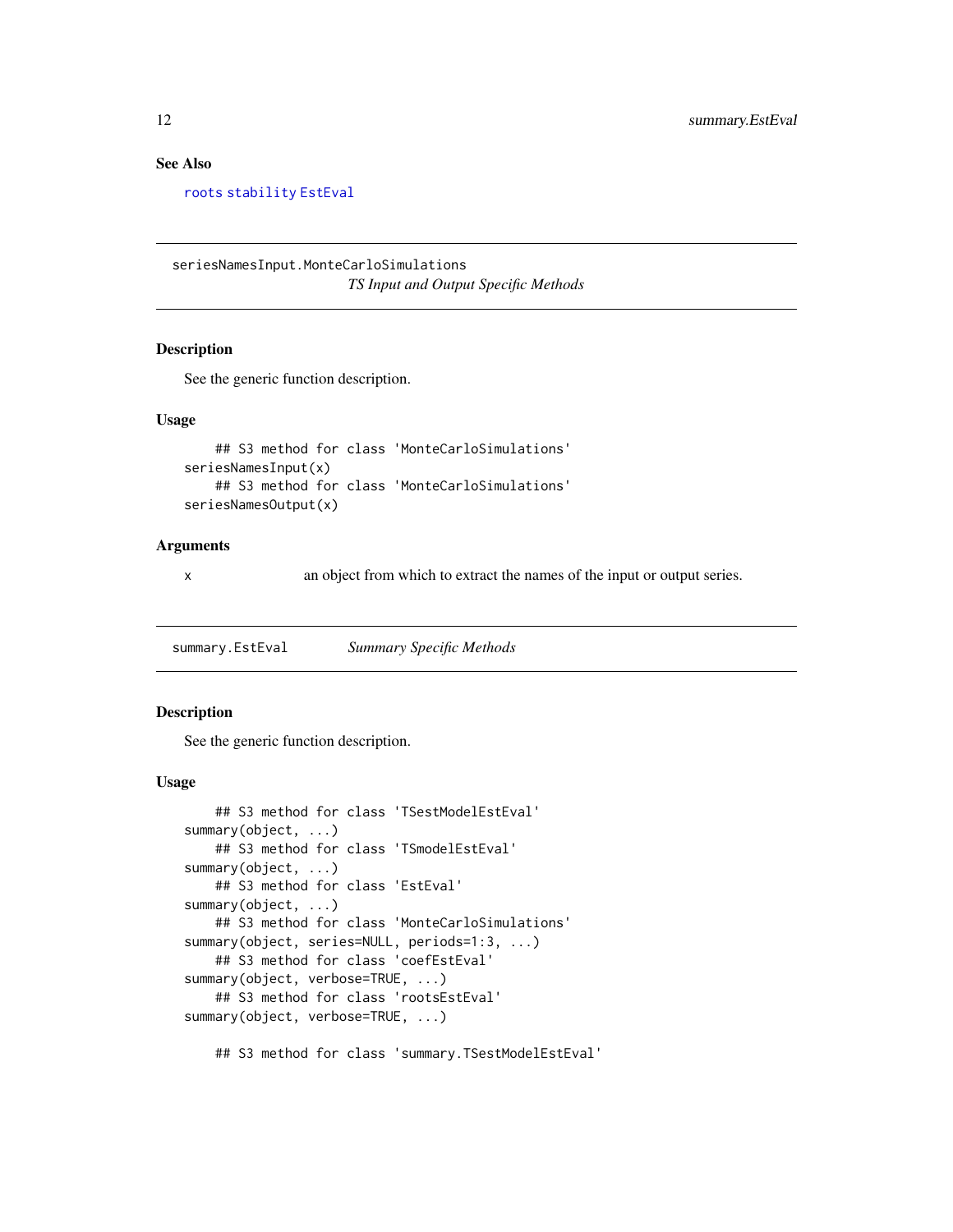#### <span id="page-12-0"></span>testEqual.EstEval 13

```
print(x, digits=options()$digits, ...)
    ## S3 method for class 'summary.TSmodelEstEval'
print(x, digits=options()$digits, ...)
    ## S3 method for class 'summary.EstEval'
print(x, digits=options()$digits, ...)
    ## S3 method for class 'summary.MonteCarloSimulations'
print(x, digits=options()$digits, ...)
    ## S3 method for class 'summary.coefEstEval'
print(x, digits=options()$digits, ...)
    ## S3 method for class 'summary.rootsEstEval'
print(x, digits=options()$digits, ...)
```
#### Arguments

| object   | an object for which a summary is to be printed.                                                                                                    |
|----------|----------------------------------------------------------------------------------------------------------------------------------------------------|
| x        | an object for which a summary is to be printed.                                                                                                    |
| digits   | a non-null value is used to indicate the number of significant digits. If digits<br>is NULL then the value of digits specified by options is used. |
| series   | The series which should be plotted. The default NULL gives all series.                                                                             |
| periods  | optional integer vector indicating periods at which the summary should be cal-<br>culated.                                                         |
| verbose  | logical indicating if a longer summary should be produced.                                                                                         |
| $\cdots$ | arguments passed to other methods.                                                                                                                 |

#### See Also

[summary](#page-0-0) [print](#page-0-0)

testEqual.EstEval *Specific Methods for Testing Equality*

#### Description

See the generic function description.

#### Usage

```
## S3 method for class 'EstEval'
testEqual(obj1, obj2, fuzz=0)
   ## S3 method for class 'MonteCarloSimulations'
testEqual(obj1, obj2, fuzz=1e-16)
```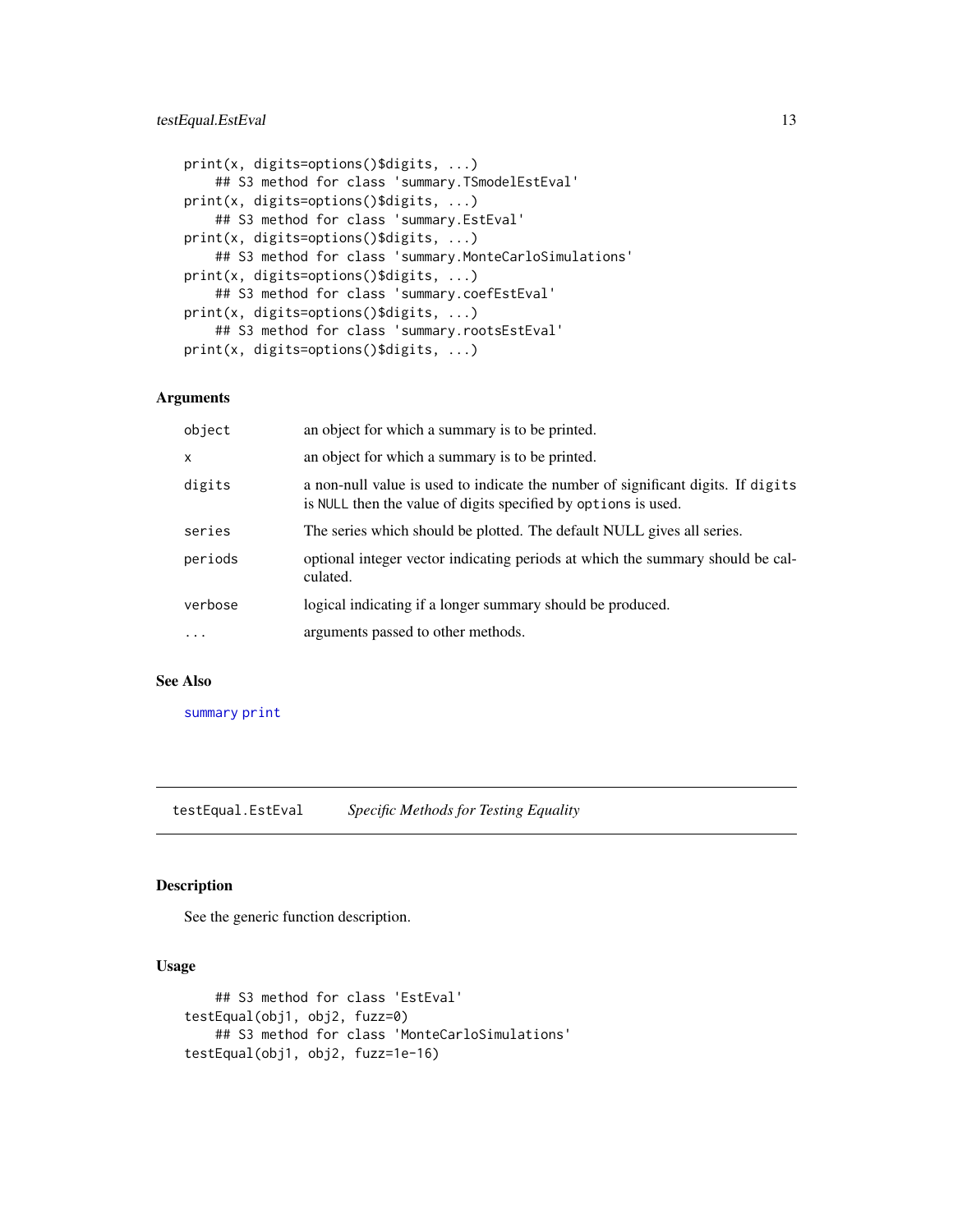#### <span id="page-13-0"></span>Arguments

| obi1 | an object which is to be compared with the second object.                            |
|------|--------------------------------------------------------------------------------------|
| obj2 | an object which is to be compared with the first object.                             |
| fuzz | tolerance for numerical comparisons. Values within fuzz will be considered<br>equal. |

#### See Also

[testEqual](#page-0-0)

tfplot.coefEstEval *Specific tfplot methods for coefEstEval (EstEval) objects*

#### Description

See the generic function description.

#### Usage

```
## S3 method for class 'coefEstEval'
tfplot(x, cumulate=TRUE, norm=FALSE, bounds=TRUE,
       invert=FALSE, Sort=FALSE, graphs.per.page = 5, ...)
```
#### Arguments

| $\mathsf{x}$    | an object for which a tfplot is to be produced.                                                                     |
|-----------------|---------------------------------------------------------------------------------------------------------------------|
| cumulate        | logical indicating if the cumulative average of roots should be plotted                                             |
| invert          | logical indicating if the inverse of roots should be plotted                                                        |
| Sort            | logical indicating if the roots should be sorted.                                                                   |
| graphs.per.page |                                                                                                                     |
|                 | integer indicating number of graphs to place on a page.                                                             |
| norm            | logical indicating if the euclidean norm of roots should be plotted (square root<br>of the sum of squared roots).   |
| bounds          | logical indicating if estimated one standard error bounds should be plotted around<br>the lines for the true roots. |
| $\cdots$        | arguments passed to other methods.                                                                                  |

#### Details

If cumulate is true the cumulative average is plotted. If norm is true the norm is used, each parameter is plotted. If invert is true the reciprical is used (before cumulating). If Sort is true then sort is applied (before ave). This is not usually recommended but of interest with estimation methods like black.box which may not return parameters of the same length or in the same order. Plotting the true lines only makes sense if truth is the same length as result (and sometimes not even then).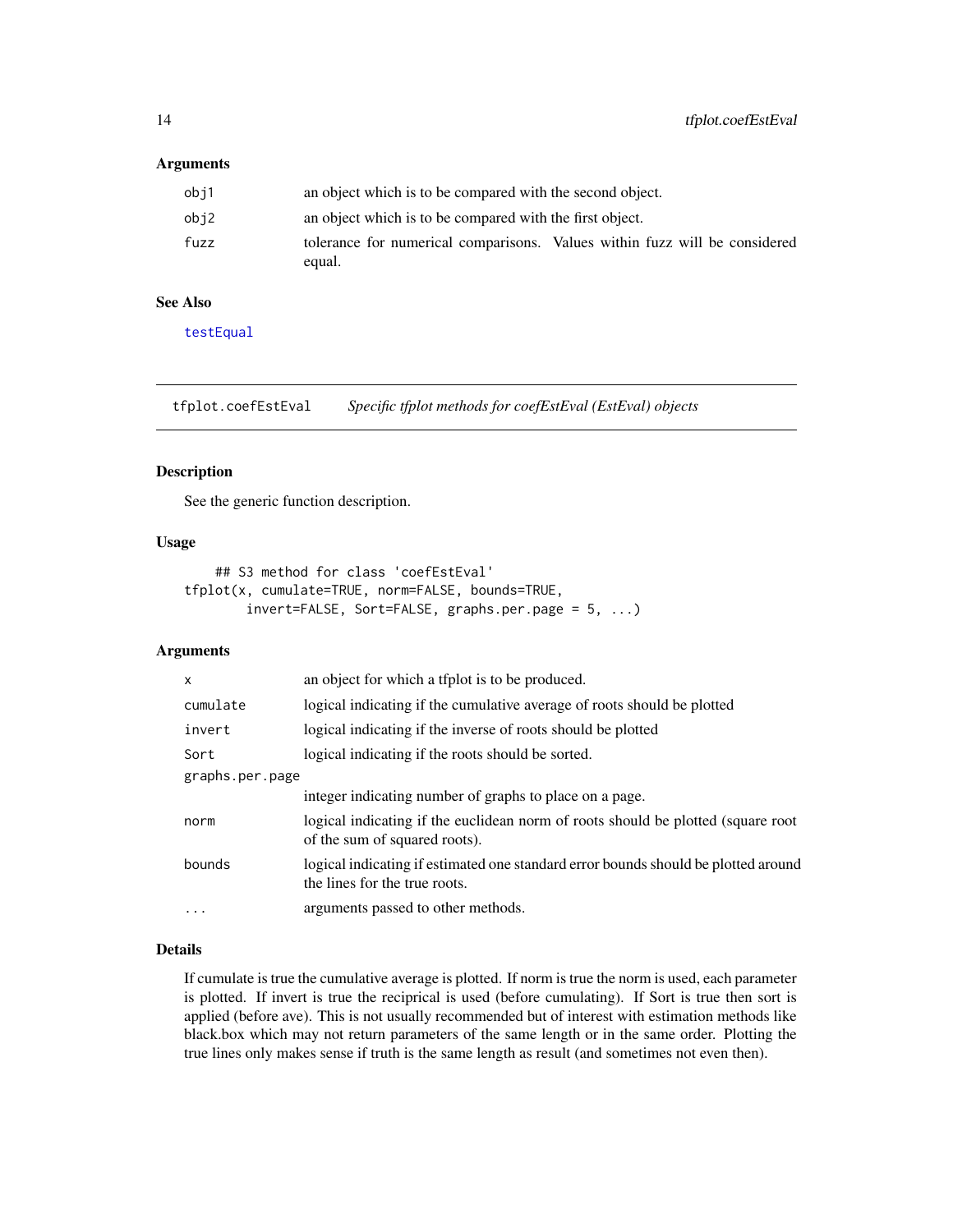### <span id="page-14-0"></span>See Also

[tfplot](#page-0-0) [EstEval](#page-4-1)

<span id="page-14-1"></span>tfplot.MonteCarloSimulations

*Generate plots of Monte Carlo simulations*

#### Description

Generate plots of Monte Carlo simulations.

#### Usage

```
## S3 method for class 'MonteCarloSimulations'
tfplot(x,
   tf=tframe(x$simulations), start=tfstart(tf), end=tfend(tf),
   series=seq((dim(x$simulations)[2])),
   select.simulations=seq(dim(x$simulations)[3]),
   graphs.per.page=5, mar=par()$mar, ...)
```
#### Arguments

| x                  | The result of MonteCarloSimulations.                                                                           |
|--------------------|----------------------------------------------------------------------------------------------------------------|
| tf                 | The time frame for plots, see tfplot.                                                                          |
| start              | The starting period for plots, taken from the by default.                                                      |
| end                | The ending period for plots, taken from tf by default.                                                         |
| series             | The series which should be plotted. The default NULL gives all series.                                         |
| select.simulations |                                                                                                                |
|                    | Vector of integers indicating the simulations which should be plotted. The de-<br>fault plots all simulations. |
| graphs.per.page    |                                                                                                                |
|                    | The number of graphs to put on a page.                                                                         |
| mar                | Plot margins (see par).                                                                                        |
| $\cdots$           | arguments passed to other methods.                                                                             |

#### Details

This function produces plots of the simulated series. Output graphics can be paused between pages by setting par(ask=TRUE).

#### Value

None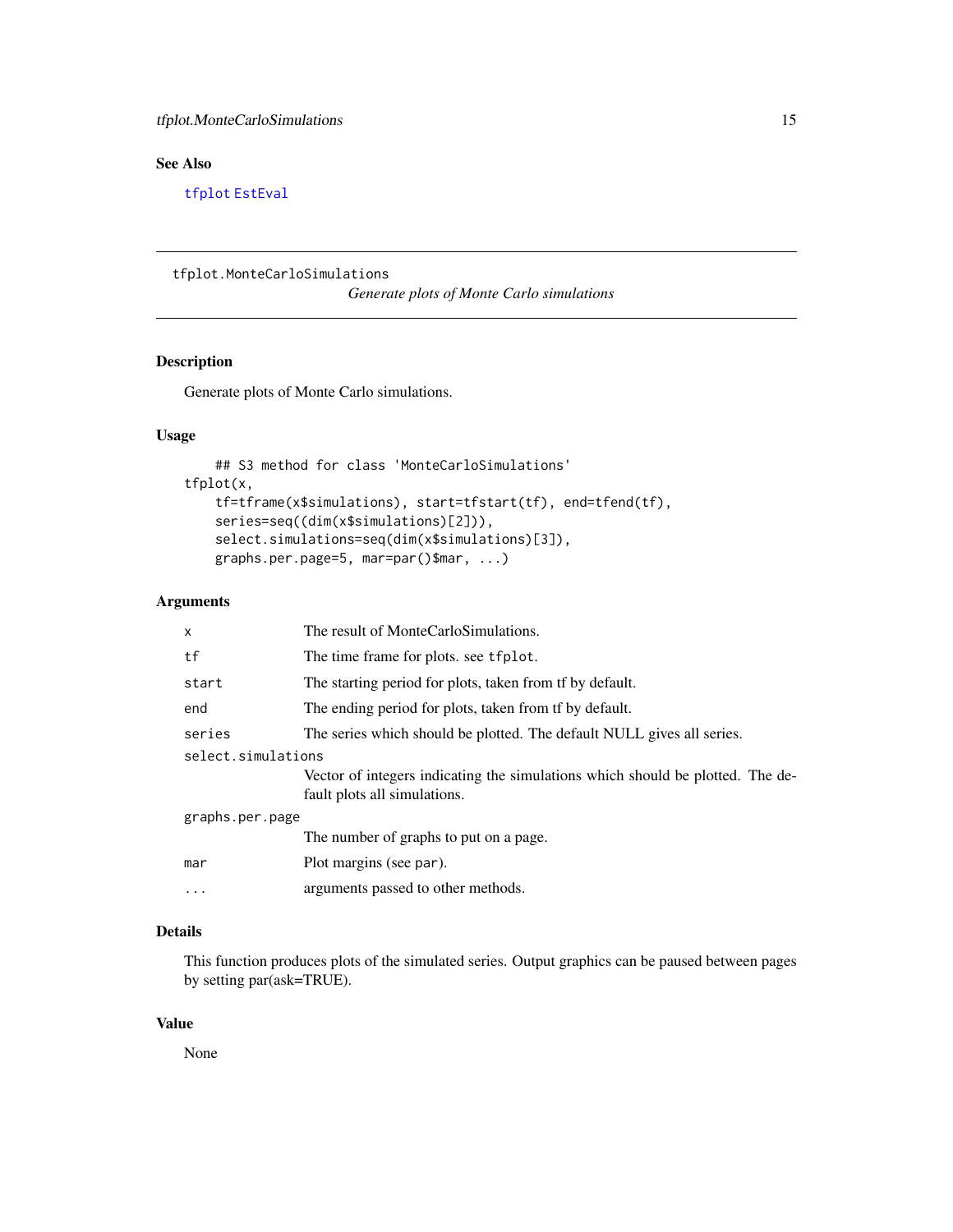### See Also

[distribution.MonteCarloSimulations](#page-2-2)

#### Examples

```
data("eg1.DSE.data.diff", package="dse")
model <- estVARXls(eg1.DSE.data.diff)
z <- MonteCarloSimulations(model)
tfplot(z)
```
tfplot.rootsEstEval *Specific tfplot methods for rootsEstEval (EstEval) objects*

#### Description

See the generic function description.

#### Usage

```
## S3 method for class 'rootsEstEval'
tfplot(x, \ldots)## S3 method for class 'rootsEstEval'
plot(x, complex.plane=TRUE, cumulate=TRUE, norm=FALSE,
       bounds=TRUE, transform=NULL, invert=FALSE, Sort=TRUE, ...)
```

| X             | an object for which a tfplot is to be produced.                                                                     |
|---------------|---------------------------------------------------------------------------------------------------------------------|
| complex.plane | logical indicating if the plot should be on the complex plane.                                                      |
| cumulate      | logical indicating if the cumulative average of roots should be plotted                                             |
| invert        | logical indicating if the inverse of roots should be plotted                                                        |
| Sort          | logical indicating if the roots should be sorted.                                                                   |
| .             | arguments passed to other methods.                                                                                  |
| norm          | logical indicating if the euclidean norm of roots should be plotted (square root<br>of the sum of squared roots).   |
| bounds        | logical indicating if estimated one standard error bounds should be plotted around<br>the lines for the true roots. |
| transform     | an optional string indicating the name of a function which should be applied to<br>the roots before plotting.       |

<span id="page-15-0"></span>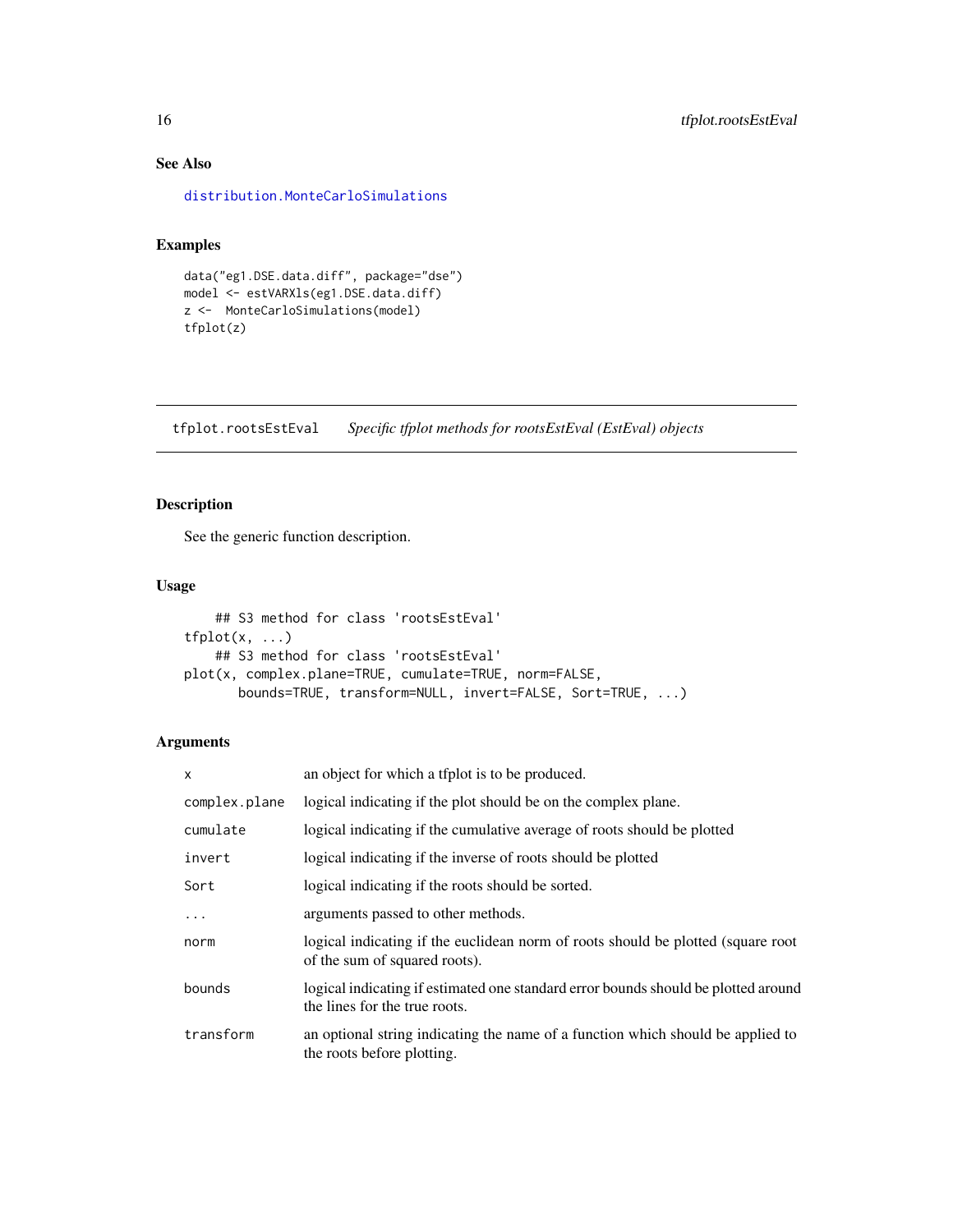#### <span id="page-16-0"></span>tfplot.TSdata.ee 17

#### Details

If complex.plane is TRUE then all results are plotted on a complex plane and the arguements cumulate and Sort do not apply. If complex.plane is FALSE then a sequential plot of the real and imaginary parts is produced. If cumulate is true the cumulative average is plotted. If mod is true the modulus is used, otherwise real and imaginary are separated. if invert is true the reciprical is used (before cumulating). if Sort is true then sort is applied (before cumulate but after mod) by the Re part of the root. Some grouping is usually necessary since roots are not in an obvious order but sorting by the real part of the roots could be improved upon.

#### See Also

[tfplot](#page-0-0) [EstEval](#page-4-1)

tfplot.TSdata.ee *Specific Methods for tfplot*

#### Description

See the generic function description.

#### Usage

```
## S3 method for class 'TSmodelEstEval'
tfplot(x, graph.args=NULL,
                       criterion ="coef", criterion.args=NULL, ...)
    ## S3 method for class 'TSestModelEstEval'
tfplot(x, graph.args=NULL,
                       criterion ="coef", criterion.args=NULL, ...)
    ## S3 method for class 'EstEval'
tfplot(x, tf=NULL, start=tfstart(tf), end=tfend(tf),
       truth= if(is.TSdata(x$truth)) outputData(x$truth) else x$truth,
        series = seq(length=nseries(truth)),
Title="Estimated (and true) results",
       ylab = seriesNames(truth), remove.mean = FALSE,
graphs.per.page=5, mar=par()$mar, reset.screen=TRUE, ...)
```

| <b>X</b>    | an object for which a tfplot is to be produced.                        |
|-------------|------------------------------------------------------------------------|
| tf          | see tfplot.                                                            |
| start       | see tfplot.                                                            |
| end         | see tfplot.                                                            |
| truth       | true value which will be plotted along with estimates.                 |
| Title       | string of characters to use for title.                                 |
| remove.mean | logical indicating if means should be removed before plotting results. |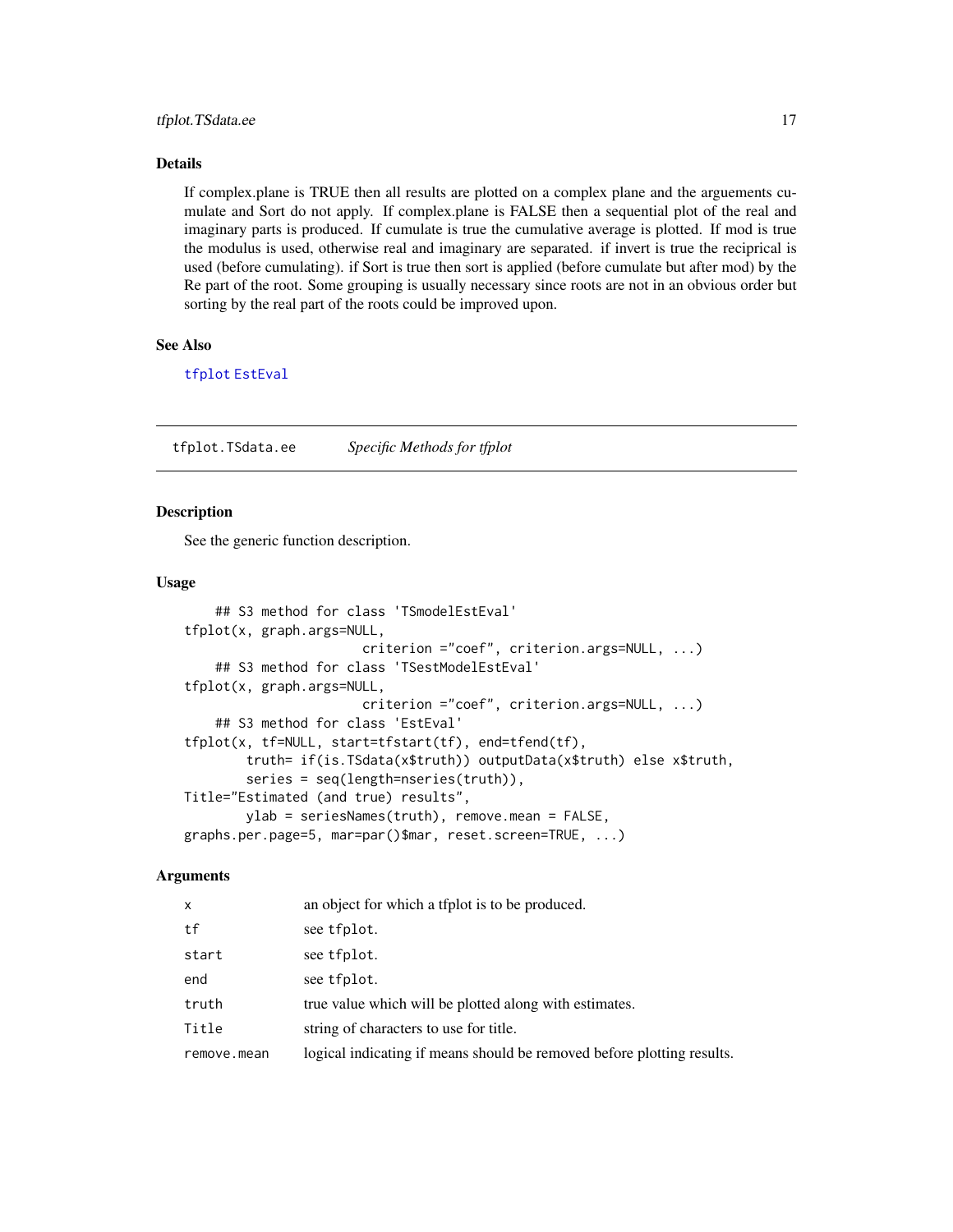<span id="page-17-0"></span>

| ylab            | vector of strings for y axis labelling.                                                                         |  |
|-----------------|-----------------------------------------------------------------------------------------------------------------|--|
| graphs.per.page |                                                                                                                 |  |
|                 | integer indicating number of graphs to place on a page.                                                         |  |
| reset.screen    | logical indicating if the plot window should be cleared before starting.                                        |  |
| series          | integer or string indicating the series which should be plotted.                                                |  |
| mar             | plot margins. See par.                                                                                          |  |
| graph.args      | list of graphics arguments eventually passed to plot. See par.                                                  |  |
| criterion       | criterion which should be used to extract something from the object which will<br>then be plotted. See EstEval. |  |
|                 | criterion.args arguments to be passed to criterion.                                                             |  |
| .               | arguments passed to other methods.                                                                              |  |

#### See Also

[tfplot](#page-0-0) [EstEval](#page-4-1)

TobsMonteCarloSimulations

*Tframe or Number of Observations*

### Description

Return the number of Observations or the tframe.

#### Usage

```
## S3 method for class 'MonteCarloSimulations'
Tobs(x)
    ## S3 method for class 'MonteCarloSimulations'
tframe(x)
```
#### Arguments

x A MonteCarloSimulations object.

#### Details

See the generic method.

#### Value

An integer or a tframe object.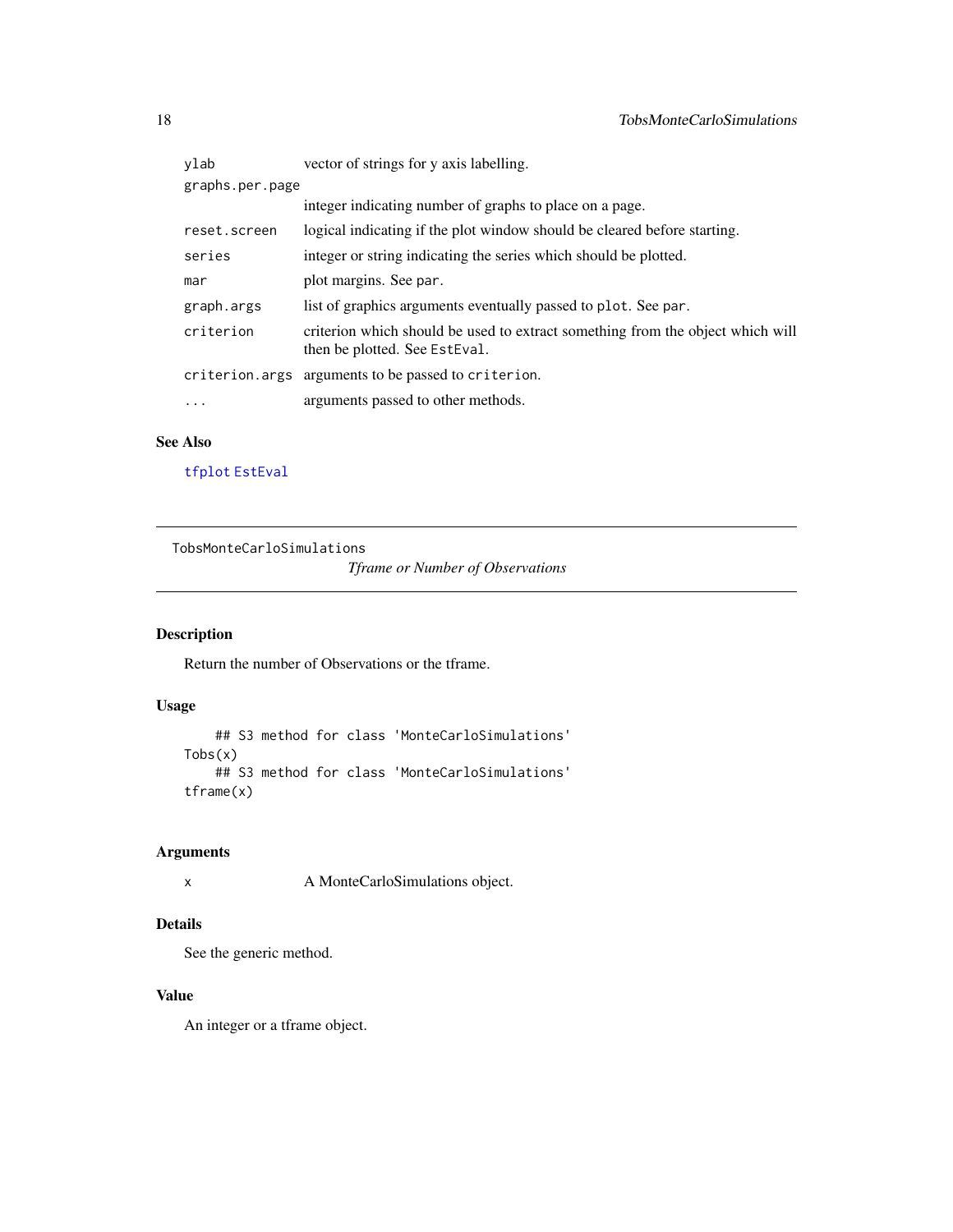<span id="page-18-0"></span>TSdata.coefEstEval *TS Extractor Specific Methods*

#### Description

See the generic function description.

#### Usage

```
## S3 method for class 'coefEstEval'
TSestModel(obj)
   ## S3 method for class 'coefEstEval'
TSmodel(obj, ...)
```
#### Arguments

| obi      | an object from which to extract the TSmodel or TSestModel. |
|----------|------------------------------------------------------------|
| $\cdots$ | arguments to be passed to other methods.                   |

#### See Also

[TSdata](#page-0-0) [TSestModel](#page-0-0) [TSmodel](#page-0-0)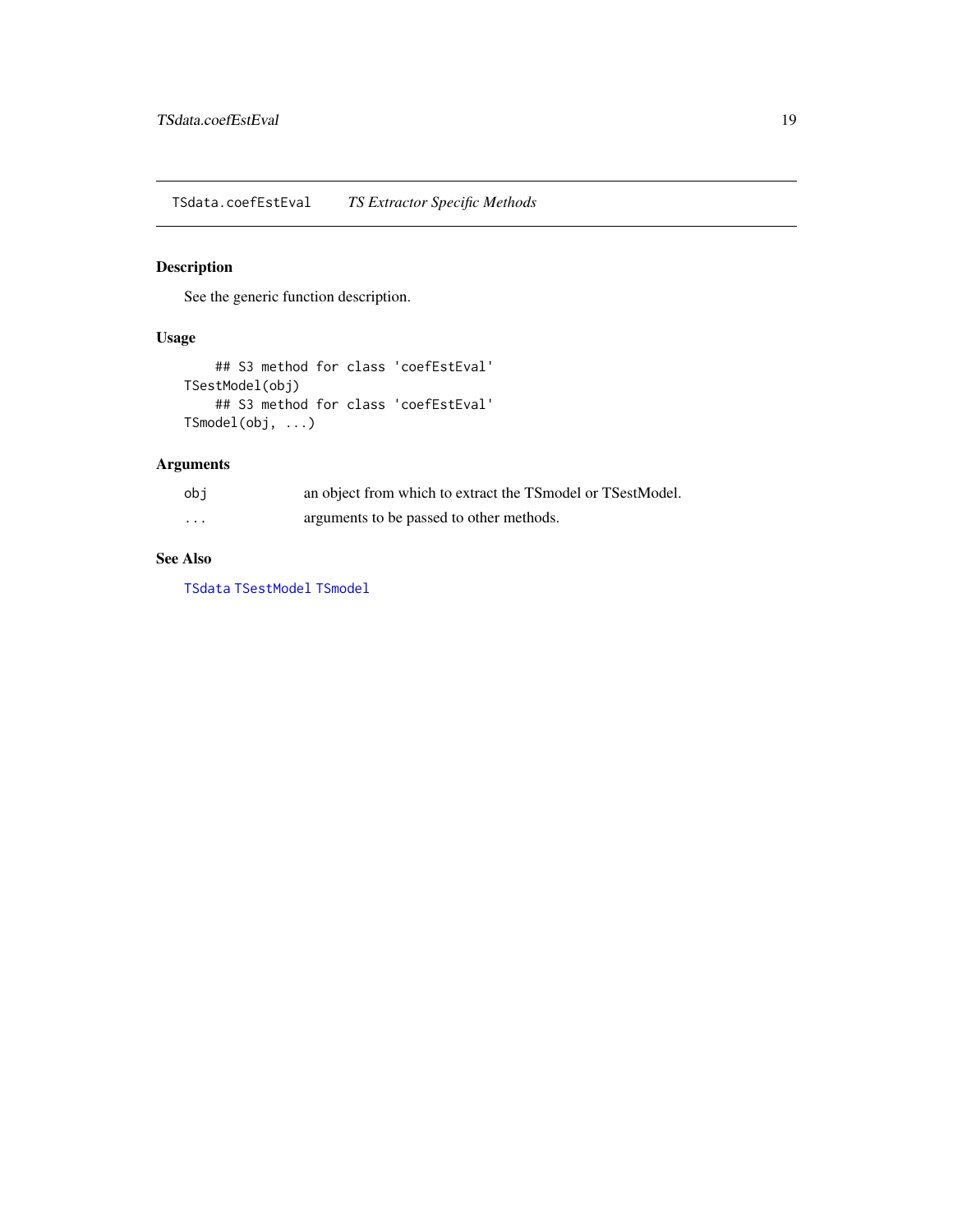# <span id="page-19-0"></span>Index

∗ DSE coef.TSmodelEstEval, [2](#page-1-0) distribution, [3](#page-2-0) distribution.coefEstEval, [4](#page-3-0) EstEval, [5](#page-4-0) generateSSmodel, [6](#page-5-0) genMineData, [7](#page-6-0) MonteCarloSimulations, [8](#page-7-0) print.estimatedModels, [10](#page-9-0) roots.coefEstEval, [11](#page-10-0) seriesNamesInput.MonteCarloSimulations, [12](#page-11-0) summary.EstEval, [12](#page-11-0) testEqual.EstEval, [13](#page-12-0) tfplot.coefEstEval, [14](#page-13-0) tfplot.MonteCarloSimulations, [15](#page-14-0) tfplot.rootsEstEval, [16](#page-15-0) tfplot.TSdata.ee, [17](#page-16-0) TSdata.coefEstEval, [19](#page-18-0) ∗ programming nseries.MonteCarloSimulations, [10](#page-9-0) TobsMonteCarloSimulations, [18](#page-17-0) ∗ ts coef.TSmodelEstEval, [2](#page-1-0) distribution, [3](#page-2-0) distribution.coefEstEval, [4](#page-3-0) EstEval, [5](#page-4-0) generateSSmodel, [6](#page-5-0) genMineData, [7](#page-6-0) MonteCarloSimulations, [8](#page-7-0) nseries.MonteCarloSimulations, [10](#page-9-0) print.estimatedModels, [10](#page-9-0) roots.coefEstEval, [11](#page-10-0) seriesNamesInput.MonteCarloSimulations, [12](#page-11-0) summary.EstEval, [12](#page-11-0) testEqual.EstEval, [13](#page-12-0) tfplot.coefEstEval, [14](#page-13-0) tfplot.MonteCarloSimulations, [15](#page-14-0)

tfplot.rootsEstEval, [16](#page-15-0) tfplot.TSdata.ee, [17](#page-16-0) TobsMonteCarloSimulations, [18](#page-17-0) TSdata.coefEstEval, [19](#page-18-0) ∗ utilities nseries.MonteCarloSimulations, [10](#page-9-0) TobsMonteCarloSimulations, [18](#page-17-0) build.diagonal.model *(*genMineData*)*, [7](#page-6-0) build.input.models *(*genMineData*)*, [7](#page-6-0) coef, *[2](#page-1-0)* coef.TSestModelEstEval *(*coef.TSmodelEstEval*)*, [2](#page-1-0) coef.TSmodelEstEval, [2](#page-1-0) distribution, [3,](#page-2-0) *[6](#page-5-0)*, *[9](#page-8-0)* distribution.coefEstEval, [4](#page-3-0) distribution.MonteCarloSimulations, *[16](#page-15-0)* distribution.rootsEstEval *(*distribution.coefEstEval*)*, [4](#page-3-0) EstEval, *[2](#page-1-0)*, *[5](#page-4-0)*, [5,](#page-4-0) *[9](#page-8-0)*, *[12](#page-11-0)*, *[15](#page-14-0)*, *[17,](#page-16-0) [18](#page-17-0)* forecastCovWRTtrue, *[6](#page-5-0)*, *[9](#page-8-0)* generateSSmodel, [6](#page-5-0) genMineData, [7](#page-6-0) is.EstEval *(*EstEval*)*, [5](#page-4-0) is.MonteCarloSimulations *(*MonteCarloSimulations*)*, [8](#page-7-0) MonteCarloSimulations, *[6](#page-5-0)*, [8](#page-7-0) nseries.MonteCarloSimulations, [10](#page-9-0) nseriesInput.MonteCarloSimulations *(*nseries.MonteCarloSimulations*)*, [10](#page-9-0) nseriesOutput.MonteCarloSimulations *(*nseries.MonteCarloSimulations*)*, [10](#page-9-0)